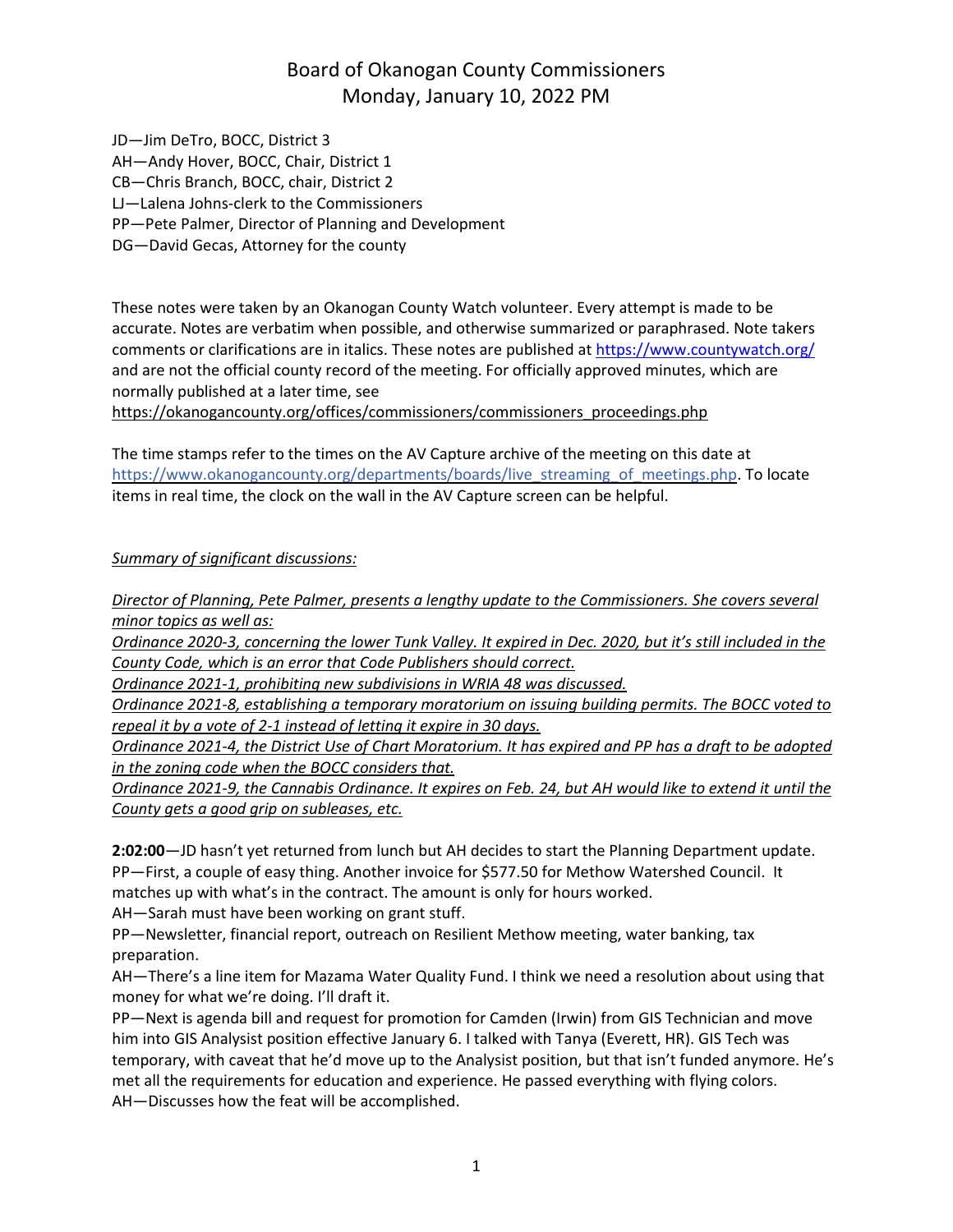PP—Tanya said I need to draft a resolution. It's in your packet.

CB—Move to approve Resolution 4-2022 to promote Camden Irwin from GIS Technician to GIS Analysist effective January 6, 2022. Passed 2-0.

**2:09:30**—PP—Next, On 2020-3, an ordinance which imposed interim controls on water study availability area in the lower Tunk basin. Expired in 12-2020. Revisited in 2-2021 and no action taken at that time. I've received something from Code Publishers and it looks like it was all codified. So my research is that it's expired.

AH—Moratorium on subdivision? It shouldn't have been codified.

PP—Prohibits subdivisions until they can determine if:

- 1. current use of permit exempt wells has impaired the ability senior water rights holders to obtain surface water they're legally entitled to,
- 2. projected use of permit exempt wells will likely impair senior water rights holders to obtain the surface water they're entitled to, or
- 3. current or projected use of permit exempt wells has contributed to the inability to meet instream flow appropriations as identified under WAC 173.549.

PP—Couldn't tell if any action was taken or not.

JD arrives.

AH—This doesn't address physical water availability. We need to look at zoning in the Tunk. USGS study on availability of water up there. Call Trevor at DOE and see how to get a study done on water in the Tunk.

CB—The water master might know. Can't think of his name.

AH—We need to find out if there's a problem with physically available water.

CB—Gina McCoy did a study.

Discussion of various studies.

CB—Things aside from lot size can determine water usage. I think only one person opposed it—Mr. Green.

AH—The question is physical water availability and how do we figure that out. Maybe hire a company like Aspect

CB—I think there's real value in the report prepared by Gina McCoy, P.E.

AH—I'll talk to the water master, too, but I can't remember his name. (Lorah Super provides the name in the Zoom chat box—Mark Schuppe.)

**2:20:20**—PP—Next is the Subdivision Ordinance 2021-1, Prohibition of Subdivisions Within WRIA 48. Expires on January 26. There were six objectives we wanted to come out during the one-year period. The first two were dependent on Dave Gecas, the next three were dependent on the DOE and the last was dependent on the well tracking software, which we now have.

AH—Is the appeal period us up? Asks LJ to ask DG to come to the meeting.

AH—I've got two questions. If the appeal period is up and it said subdivision couldn't happen on the reserve water, that would answer the question on the moratorium.

LJ—DG will be here.

PP—My department would like clarification on the six objectives. She reads them from 2021-1:

- 1. Determine the legal extent of WAC 173-548 for single family domestic use for subdivision of land.
- 2. Determine the applicability and relationship between WAC 173-548 and legal precedence set forth in the case Campbell and Gwinn vs Department of Ecology.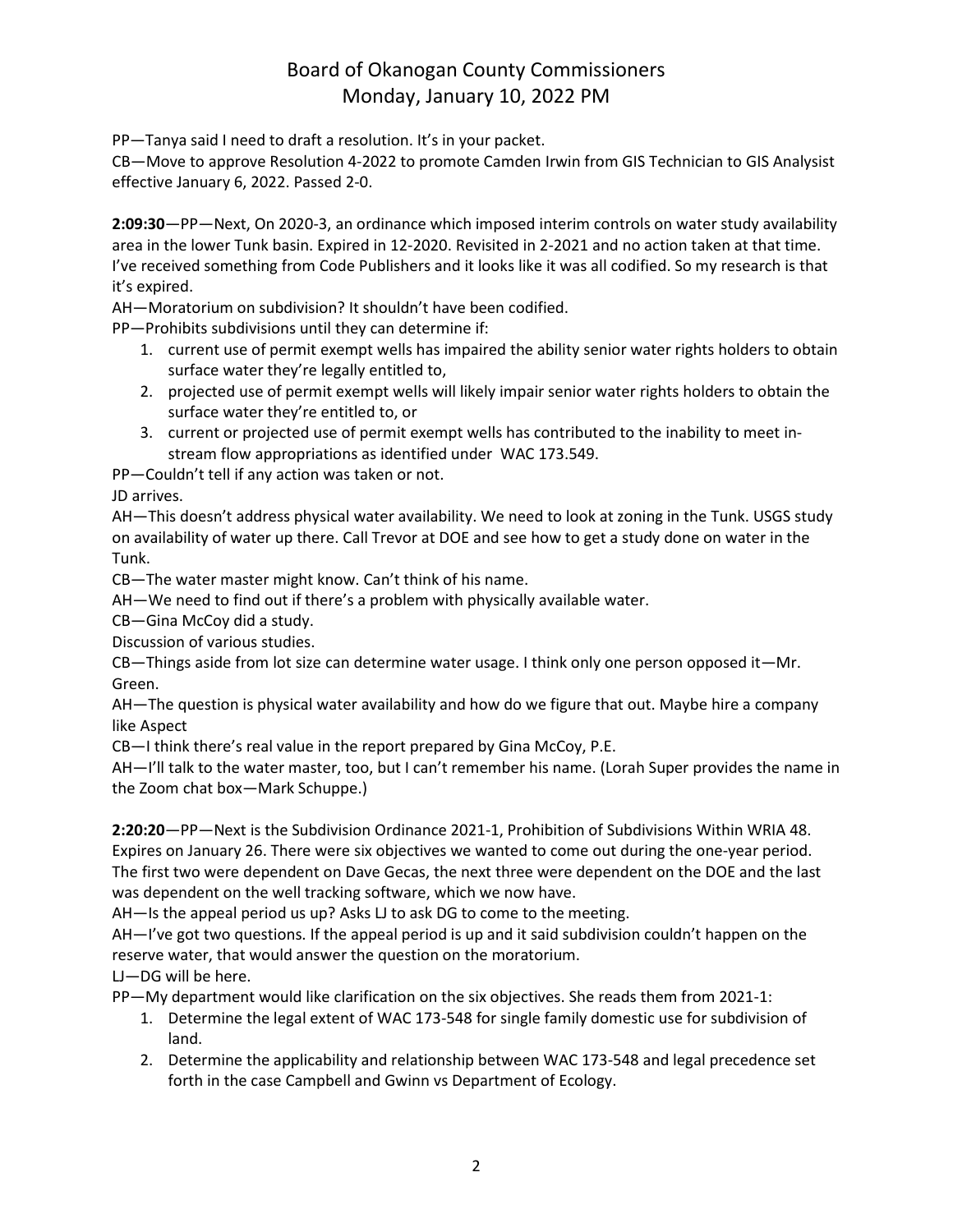- 3. Determine the types of mitigation measures necessary to meet the objectives of protecting the closed surface waters from further appropriation and impairment.
- 4. Consult with the Department of Ecology to determine if WAC 173-548-050 allows the appropriation of groundwater consistent with the restrictions of RCW 90.44.050 if the water consumptively used is replaced.
- 5. Consult with the Department of Ecology to determine if water appropriated from outside of the restricted areas may be used within the restricted areas.
- 6. Determine how much of the 2cfs reserve is available under WAC 173-548.

AH—We have answers to the first two if this is finalized. The middle three—We talked about mitigation but how would it be done. Look at the projects done in WRIA 49, the DOE signed off on them as mitigation projects. We have to start looking at those projects and keep track of them. Maybe we should call Sarah (Lane, Administrator) from the Watershed Council and ask her to come over. I'll try to get a priorities list for water banking for 48 from the Watershed Council.

CB—In the whole process, we have 200+ lots in the queue to get building permits.

AH—We can deal with them now. When they're built on, they're debited against the allocation. CB—One argument is these folks were vested. So I wonder if going forward with additional

subdivisions….

AH—I didn't say go forward with additional subdivisions.

AH—Dave, is the appeal period on our court case up?

DG—I think so.

AH—So basically, all the lots created and were in the queue were vested with water. So for the lower reach, it's first come, first serve. There are more lots in the lower reach than can be supplied by the 2cfs water. But from the 21<sup>st</sup> on, no subdivision can rely on the 2 cfs reservation. The only way for new subdivisions to occur is if the county or person mitigated for it. Or we get the legislature to change the rule.

CB—Community process. Why didn't they appeal?

AH—I think it was a compromise (to deal with the people in the queue). People saw it was something they could live with.

JD—to AH—Anything to back that up?

Discussion about who would appeal the decision going forward.

AH—Absolutely. Invite our opponents of what we do in, MVCC and Futurewise, and say—here we are. We know what water we're using through our debit system. We know we're not going to subdivide anymore. What's it going to look like going forward.

CB—It is time to have that conversation.

AH—Should happen with us. Trying to get the Watershed Council to do a CRM process (Composite Risk Management. Process to help in decision making.) Get all the stakeholders together.

CB—Time to have that conversation. Lots of people had their subdivisions approved. People were freaked out about having all those lots with building permits.

AH—I want to move forward with building permits on the existing lots immediately. Basically rescind the moratorium.

CB—But hold true on the subdivisions?

AH—Yes. That's decided in court.

CB—It sounds like your views are similar to mine.

AH—No subdivision based on the 2cfs reservation. If there's a water right someone can convert, there's mitigation.

CB—Then that's the conversation we need to have about development in the Methow Valley. That's what people want to have.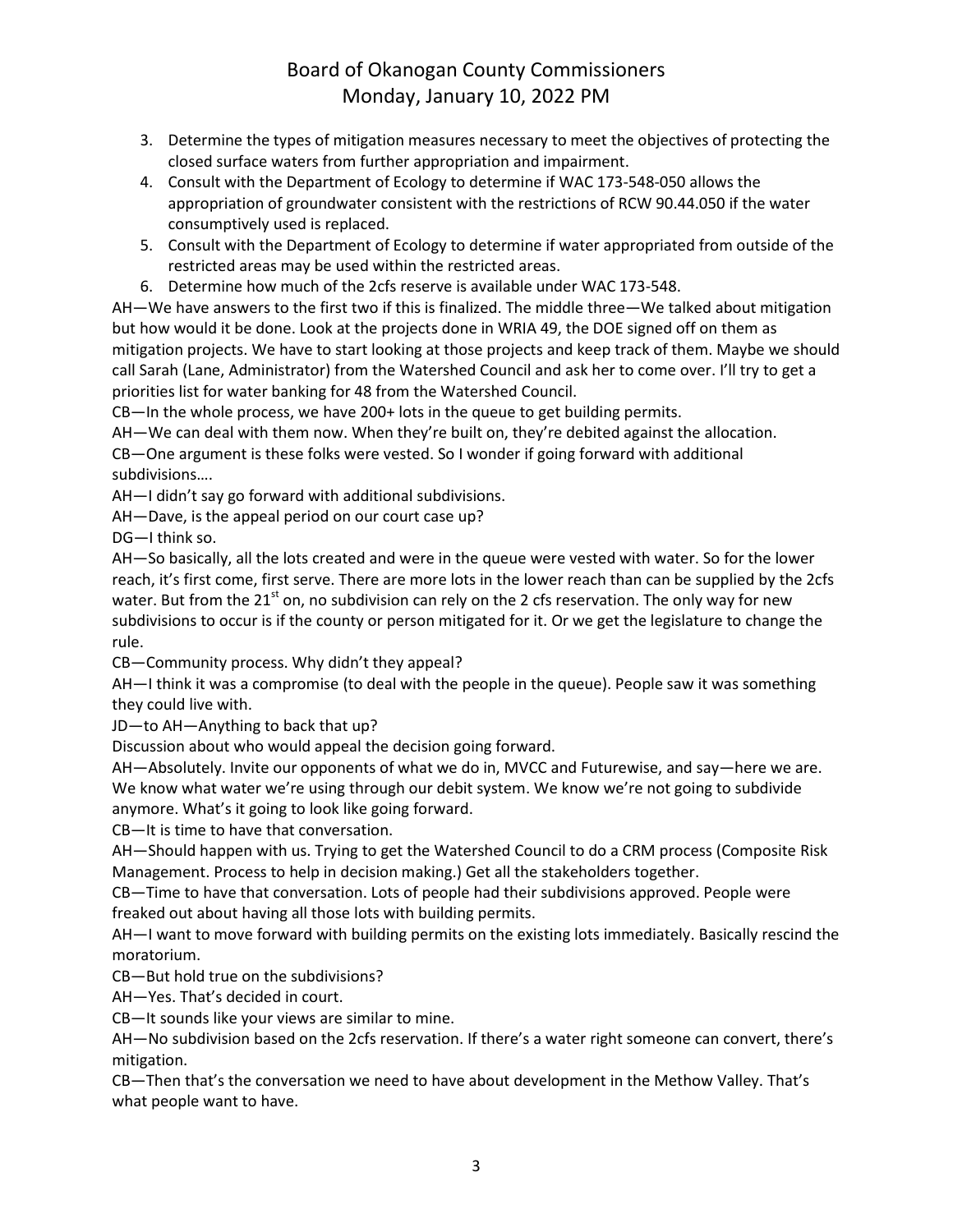AH—I've heard lots of people with conservative views who wanted the existing lots fixed but worry about the subdivision question later. Nobody's put money into future subdivisions.

CB—And there's still the issue of closed basins.

AH—Let's just let it expire. If someone applies for a subdivision relying on the reservation of water isn't going to get one.

AH—We could discuss future plans. How much water will we need in the next 20 years? Should we try to get the legislature to change the rule? Try to mitigate as much as possible?

PP—I want to point out the difference between water adequacy and water availability. The Health Department verifies there's water adequacy to serve the subdivision, and it's not until you want a building permit that you have to show availability. We need language in our paper work that says proving adequacy doesn't mean you'll get a building permit. The Health Department needs to be on board with this.

AH—As part of the Board of Health, we can move to stop all subdivision applications in WRIA 48.

CB—How does Health determine adequacy?

AH—They have to drill a well first.

PP—If there's a well already, even though it hasn't been put to beneficial use, they just see that there's a well there.

CB—They do a pump test. Read the well log.

AH—I'm confused. Where does a person go first to start a subdivision?

PP—They come to us. Once they get the preliminary approval. One of the conditions of that is to prove water adequacy. Then they go to the Health Department.

AH—Why is there preliminary approval when you know there's not legally available water for them to subdivide?

PP—Because all we're looking at is the land. The Health Department has to verify the water. Part of that whole circulation process is to get their sign-off.

AH—But they just worry about the health aspect and physically available water. Planning has to worry about the legal availability of water.

PP—It's actually the Building Department looks at looks at that.

CB—I think I remember: subdivision on a long plat, it's up to BOCC to determine adequate water. But over the years, the BOCC had never checked. The Health Department does comment, but they don't respond to water adequacy until the building permit for the house. Right?

PP—I think Health have had to sign for adequacy. They could drill a well and we wouldn't know about it until they came to us for a permit to build.

AH—Asks DG again to make sure the appeal period is up.

DG—Yes.

AH—Then I want to repeal the moratorium on building permits.

Discussion of repeal or let it expire.

AH—This is the moratorium on subdivisions? Let's just let it expire. Is that OK?

JD and CB—Yes.

AH—But at some point a person has to come to Planning to say "I want to subdivide in the Methow Valley." We know they can't. Where do we stop them so they haven't spent any money yet? PP—Heidi Dunn is an example. She got a septic permit and a well permit from the Health Department

and spent a lot on infrastructure. Then she came to us and we told her she can't construct.

AH—But that's on building permits. It was an existing subdivision. From now on, there will only be brand new subdivisions.

CB—If I come to Planning and want a subdivision, I think the first question is—Where are you going to get your water.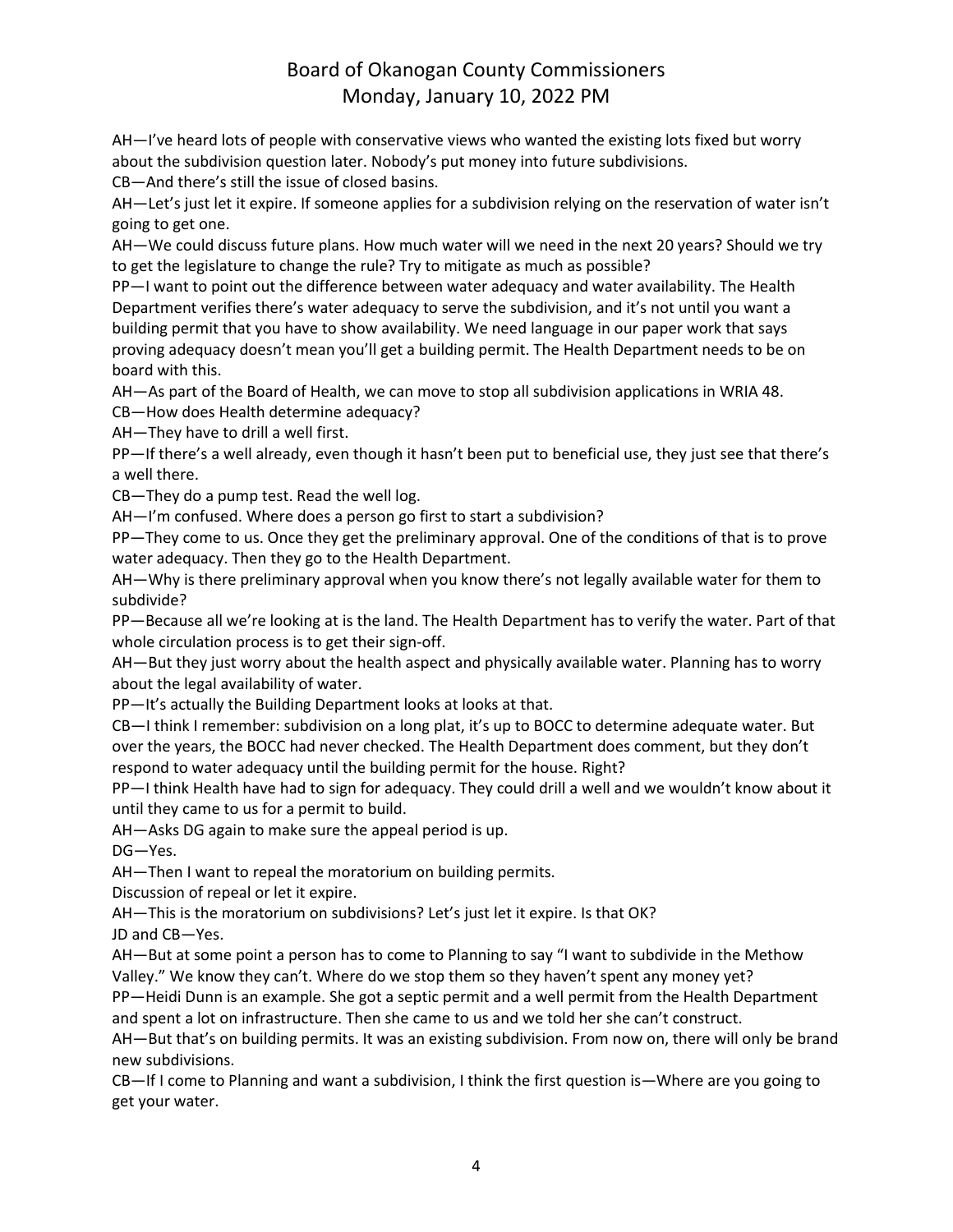AH—I'll get my water from exempt wells.

CB—Then I'd say you haven't proved water adequacy unless you can provide it through the allocation. AH—If I'm John Doe, I don't understand what that means.

CB—Exempt wells are limited to allocation to water in the Methow Valley because of the rule.

AH—And a court case that we just went through. So it's not possible to use exempt wells to do a subdivision now. End of statement.

CB—We know the answer to "Where are you going to get your water," and Planning knows the answer. It's not the Health Department that tells you because they don't know anything about it.

AH—That's what I was hoping, but Pete said they could start at the Health Department and not get that answer.

PP—Because there are two terms used in the regulation—water adequacy (in the subdivision process that the Health Department deals with) and it's not until the building process that they have to provide water availability.

AH—In the subdivision process, a portion of the code says you have to prove available water.

PP—It's adequate water. That's how I remember it. I'll go back and look.

AH—Then we have to put something in place right now that keeps people from doing anything not knowing they can't subdivide property. The only way you can subdivide is if the second lot will never require any water. Just be a dry pasture.

CB—Reads from RCW 58.17.110: **Approval or disapproval of subdivision and dedication—Factors to be considered—Conditions for approval—Finding—Release from damages.**

(1) The city, town, or county legislative body shall inquire into the public use and interest proposed to be served by the establishment of the subdivision and dedication. It shall determine: (a) If appropriate provisions are made for, but not limited to, the public health, safety, and general welfare, for open spaces, drainage ways, streets or roads, alleys, other public ways, transit stops, *potable water*  supplies, sanitary wastes, parks and recreation, playgrounds, schools and schoolgrounds, and shall consider all other relevant facts, including sidewalks and other planning features that assure safe walking conditions for students who only walk to and from school; and (b) whether the public interest will be served by the subdivision and dedication.

(2) A proposed subdivision and dedication shall not be approved unless the city, town, or county legislative body makes written findings that: (a) Appropriate provisions are made for the public health, safety, and general welfare and for such open spaces, drainage ways, streets or roads, alleys, other public ways, transit stops, *potable water supplies*, sanitary wastes, parks and recreation, playgrounds, schools and schoolgrounds and all other relevant facts, including sidewalks and other planning features that assure safe walking conditions for students who only walk to and from school; …

AH—Shall not be approved!

CB—At one point subdivisions were made in the county, assumptions made by the Commissioners that there was plenty of water everywhere. And DOE would say—make sure you have adequate water supplies. Nobody was getting into physical availability of water.

AH—Or legal.

CB—Because they hadn't a clue.

AH—They did about adequacy because you had to drill a well and show you pump out X gallons/day. But nobody got into legal. And CB shows that a permit "shall not be approved" unless there's potable water. AH—The Board of Health has to make sure there's adequate clean water because of the Clean Drinking Water Act. (*Note taker thinks they're referring to the Safe Drinking Water Act of 1974.)*

PP—I'll research it some more to see what the County Code says of all this. And I'll see what Dave Hilton, Environmental Health) says about it.

CB—Be careful about that.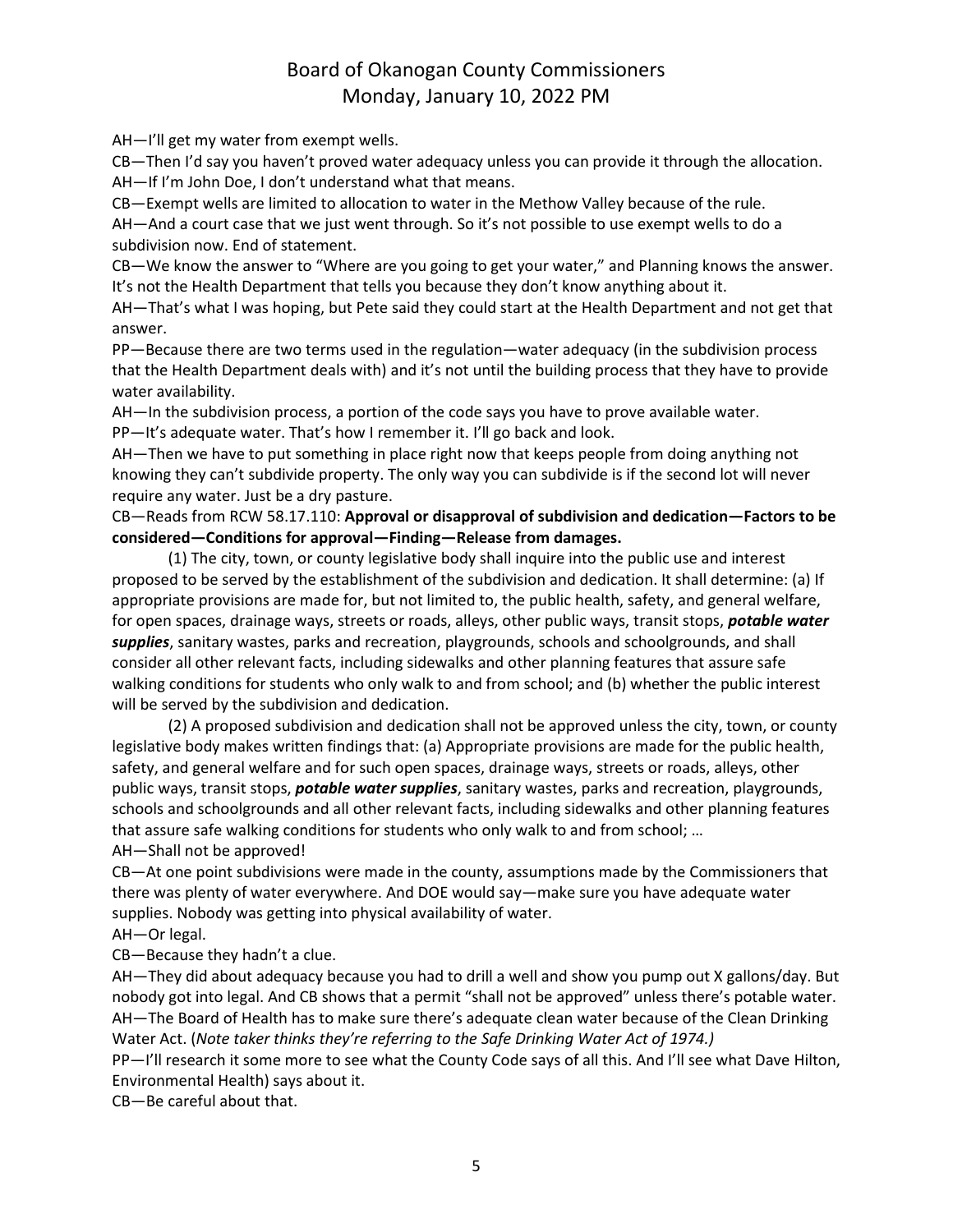AH—There is no question for Dave.

CB—Senator Morton asked this question in 1992 and that's where the AGO came from. Opinion about adequate water supply and building permits. [\(Requirement](https://www.atg.wa.gov/ago-opinions/requirement-adequate-water-supply-building-permit-issued) of Adequate Water Supply Before a Building Permit is Issued | [Washington](https://www.atg.wa.gov/ago-opinions/requirement-adequate-water-supply-building-permit-issued) State ) CB tells a story about a well test at Lake Osoyoos that was inaccurate

AH—The Health Department has absolutely zero to do with legally available water.

CB—This AGO is a good one to look at, Pete. AGO 17-1992.

AH—We can fix that because we're three members of the Board of Health.

**3:02:26**—PP—On to the next topic. It's 2021-8. It's an ordinance establishing a temporary moratorium on the issuance of building permits within water resource inventory area #48 on parcels of/and that were subdivided post March 28, 2002 with the exception of the Columbia River influence. It expires February 10.

AH—We can repeal that ordinance.

CB—If Joe Public applies for a building permit on an existing parcel. Building Department says you've got adequate water because you've got a well, and it's in a closed basin.

AH—I think they know where they are, but we can check tomorrow.

PP—I think the DOE wouldn't issue a start card in a closed basin.

CB—There are already some wells then.

AH—I think we issue the building permit if they've got the letter.

PP—When it's all over, I'd like a check-list to give to the staff, so they'll know what to do.

CB—Maybe we can resolve a few questions before they pop up. And see where Dave stands on this.

PP—Repeal or let it expire?

AH—I want to repeal today.

JD—So moved.

CB—Here's my discussion. It expires in 30 days. 30 days for the Planning Department to get a plan together doesn't seem like a long time.

AH—to PP—I hope you bring staff questions to us, questions involving closed basins, etc.

CB—I don't want someone to figure it's all over but there still are new issues—like water adequacy. I'm hesitant.

AH—Remember, all the WRIA 48 subdivisions required adequacy. I bet almost all have wells drilled and tested.

Motion passes 2-1. CB votes no. Says he'd vote instead to let it lapse in 30 days. The papers will say I'm against it, but I'm only against it for 30 days.

**3:15:15**—PP—Next is the District Use Chart Moratorium. 2021-4. It expired. Referred to multiple family dwellings in the Tunk. Board decided to do it in the zoning code. I've got it adopted for the zoning code update.

AH—Are we looking next at Critical Areas. Somebody took my words out of context, saying that I didn't think the working groups over there were a priority. But what I said was the zone code and the Critical Areas Ordinance (CAO) were my priority because they are controlling documents with regulations. PP—On Dec. 29 we talked about what was next for work load for the Planning Department. We talked about six different things: riverbanks, permit database, the zone code, CAO, these moratoriums and the advisory committees. I don't remember any priorities. The Planning Department was going to get together to plan what order to set and let you know.

AH—Right now we're time lines on our zone code. And CAO—we've been putting it off for a while. I'm willing to fund an outside source to look at the CAO and see what needs to be done.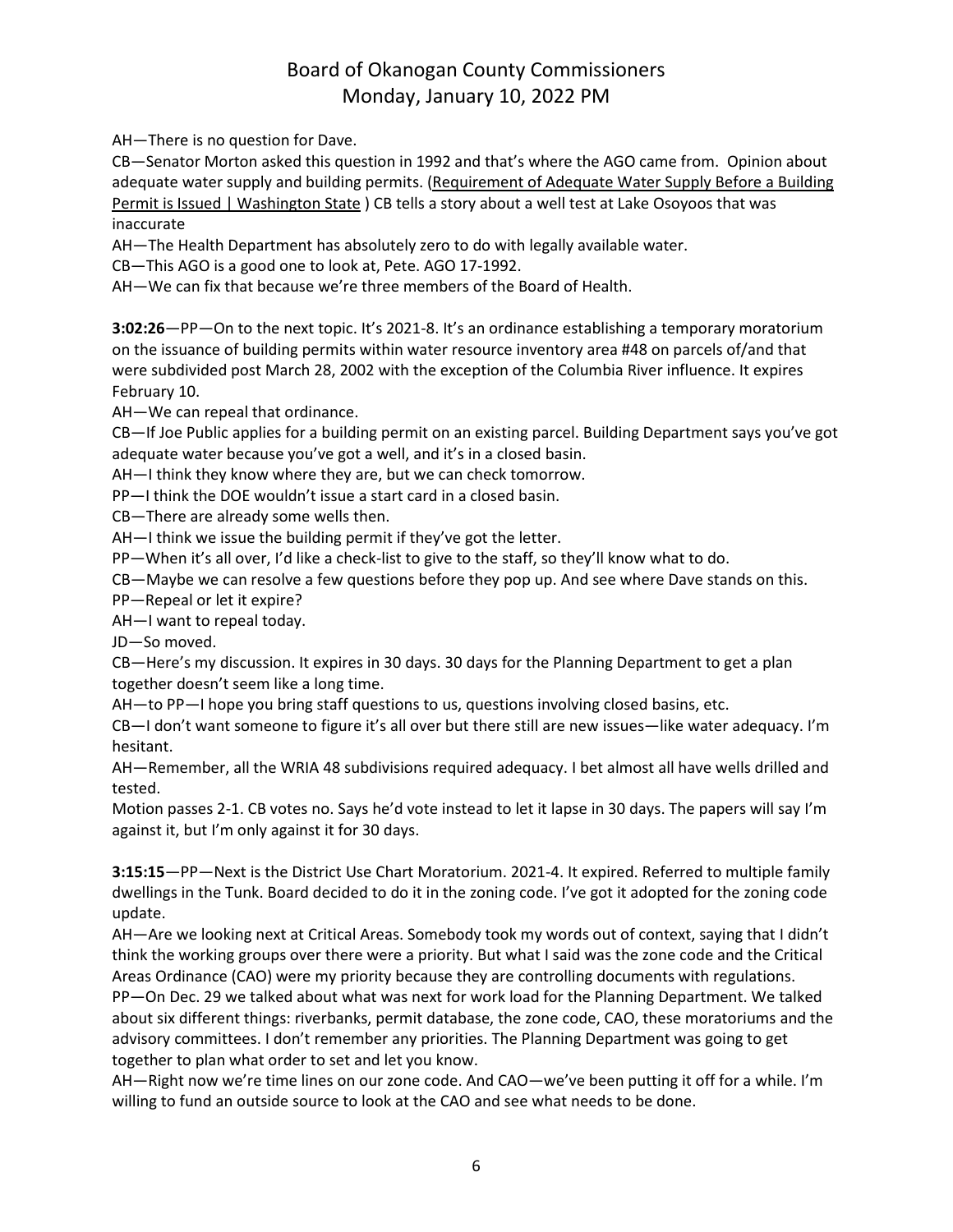PP—WDFW is champing at the bit and offered their technical services. It's gone through the 60 day comment period once but I think we need to take a step back. It was the 2016 draft we tried to push forward and it was a mistake.

CB—What were the problems?

AH—A lot of wildlife issues.

PP—A lot of the best available science was a big….

AH—When we identify critical areas for mule deer migration, that the state and federal governments adhere to those things. When they start putting in trails and all this other stuff, that they coordinate with our CAO. That's frustrating. I see new ski trails all the time. How do they get in those places? You don't see any notice in the paper about them doing something that could have an environmental impact.

**3:19:00**—PP—Last one is the Cannabis Ordinance, 2021-9. It expires February 24, 2022.

AH—So we have to decide if we want regulations to keep from having multiple leases.

PP—I can report tomorrow how many have met with us, how many have sublets, etc. One thing I want to look at is what kind of code changes this warrants. One thing I'd propose is an annual renewal fee, so they have to come in and meet with us.

AH—You should prepare an extended moratorium so we can get all our ducks in a row.

PP—Will do. And that's all I have today.

CB—On priorities, I suggest you use a decision matrix, and include a category for dates. Like the zoning code has a date to get it done. Use the dates to decide the priorities. And there are a few things that can happen simultaneous. And we can amend parts of the zoning code in pieces and not have to put the whole thing out.

AH—I'd like to ask the stakeholders and agencies if they could amend the zoning code, what would they change.

CB—Comments help to. The Comp Plan tells us where we guide growth, and a zoning district that allows minimum five acre lots, that may be fine. There's lot size, but then there's density. You can have multifamily on top of lot size. And density requires infrastructure—roads, water, etc.

AH—Maybe it'd help to get GIS to create individual maps of each zoning area, starting with the smallest lots.

CB—Looking at it as sub-basins because they typically have one road system.

AH—And when you get down to the valley floor you have a different ability.

CB—The Comp Plan says that between transportation systems, there's a connection with density. If we go by sub-basin. Do we want to improve a road system to serve higher density?

AH—If someone wants a large development, we can say they must improve the road. Take Sun

Mountain Lodge. Those people are ultra, ultra-rich and they took a road and widened it for miles.

CB—And they put in a sewer system. But it didn't increase density.

AH—Remember how it used to be going around the end of the lake?

PP—That was a comment from DOT to Josh to evaluate the road system.

AH—Some places shouldn't have had the development they do without improving the infrastructure.

CB—Pete just reminded me. We were talking about Capital Facilities Plans (CFP) and Capital Improvements Plans (CIP) and she talked about levels of service for infrastructure. This is Growth Management Act stuff. See if the development exceeds the level of service and you have something to guide yourself by. Developers are used to doing these standards.

AH—I hear people ask why the roads aren't getting widened fast enough. Development is spaced out a long way in this county.

CB—For the Sheriff's Department, there's a level of service.